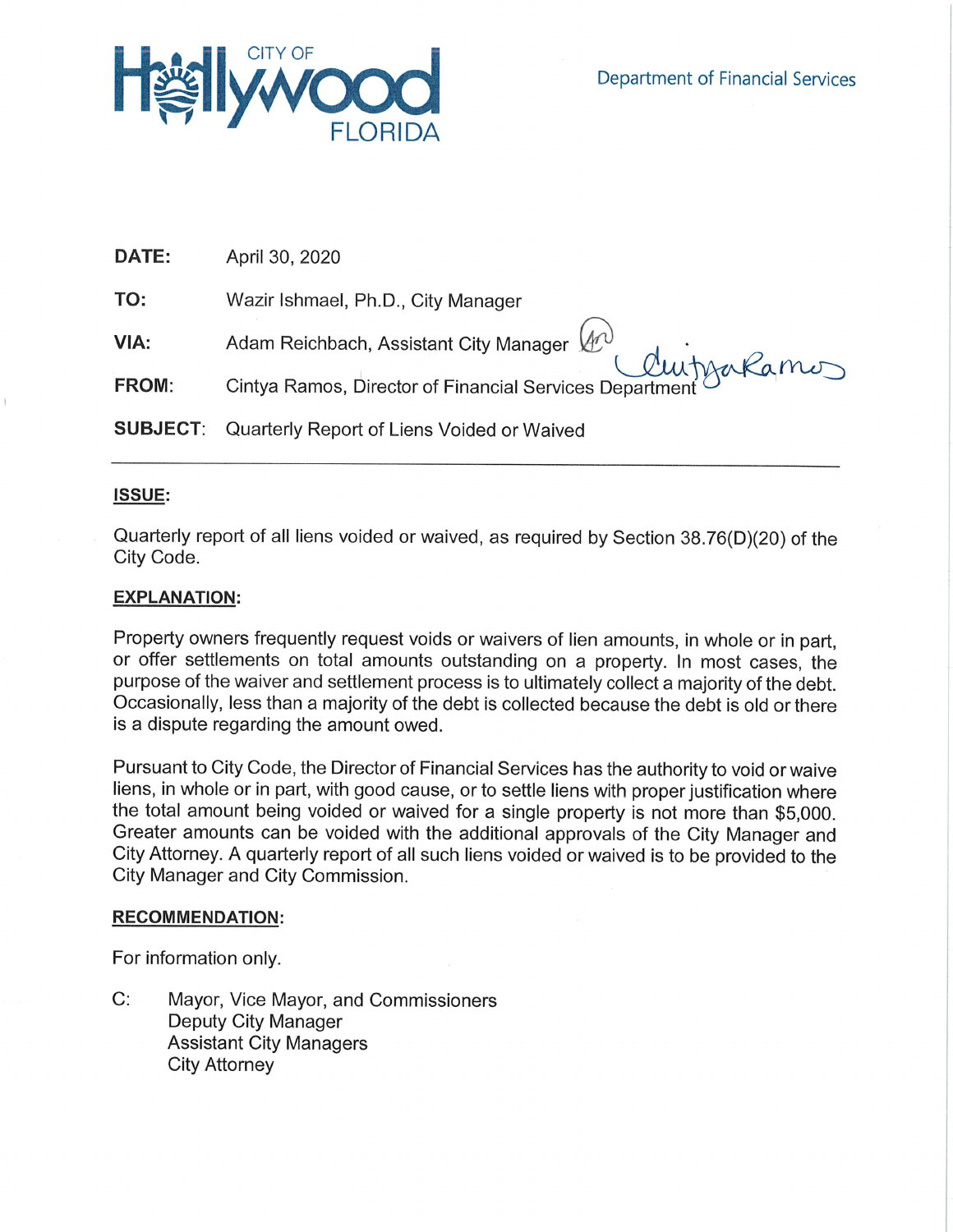#### CITY OF HOLLYWOOD SCHEDULE OF UTILITY LIEN SETTLEMENTS Q4 2019: July - September 2019

|      |                                      | Account |                           |     | Original  |      | Amount                        | Amount            |        | Amount |                                                                                                                        | Waiver                                   |
|------|--------------------------------------|---------|---------------------------|-----|-----------|------|-------------------------------|-------------------|--------|--------|------------------------------------------------------------------------------------------------------------------------|------------------------------------------|
| Date | Customer                             | Number  | <b>Property Address</b>   |     | Amount    |      | Adjusted                      | <b>To Collect</b> |        | Paid   | <b>Settlement Comments</b>                                                                                             | Approved By                              |
|      |                                      |         |                           |     |           |      |                               |                   |        |        | Settlement requested for water, sewer and utility tax. High                                                            | Director of Financial                    |
|      | 07/08/19 Jessica Tejeda              |         | 232248 1031 N 70 Ter      | \$  | 651.78    | \$   | (651.78)                      | - \$              |        | \$     | actual water usage was captured after several estimated                                                                | <b>Services</b>                          |
|      |                                      |         |                           |     |           |      |                               |                   |        |        | readings due to a faulty reading transmitter device (MTU).                                                             |                                          |
|      | 07/08/19 Ray Haselman                |         | 224702 7037 Taft St       | \$  | 743.00    | -\$  | $(743.00)$ \$                 |                   |        | \$     | Settlement requested for water, sewer and utility tax. High<br>actual water usage was captured after several estimated | Director of Financial                    |
|      |                                      |         |                           |     |           |      |                               |                   |        |        | readings due to a faulty reading transmitter device (MTU).                                                             | <b>Services</b>                          |
|      |                                      |         |                           |     |           |      |                               |                   |        |        | Settlement requested for water and utility tax. High actual                                                            |                                          |
|      | 07/08/19 Patricia Mastropole         |         | 110110 7311 Branch St     | S   | 185.00    | \$   | $(185.00)$ \$                 |                   |        | \$     | water usage was captured after several estimated readings                                                              | Director of Financial<br>Services        |
|      |                                      |         |                           |     |           |      |                               |                   |        |        | due to a faulty reading transmitter device (MTU).                                                                      |                                          |
|      |                                      |         |                           |     |           |      |                               |                   |        |        | Settlement requested for water, sewer and utility tax. High                                                            | Director of Financial                    |
|      | 07/08/19 Ernesto Pendas              |         | 113784 1411 N 69 Ave      | S.  | 515.58    | - \$ | $(515.58)$ \$                 |                   |        | \$     | actual water usage was captured after several estimated                                                                | <b>Services</b>                          |
|      |                                      |         |                           |     |           |      |                               |                   |        |        | readings due to a faulty reading transmitter device (MTU).<br>Settlement for water and utility tax due to repairs by   | Director of Financial                    |
|      | 07/18/19 V Goldina & Y Gasilovskiy   |         | 177090 700 Hollywood Blvd | \$  | 50.64     | S.   | $(50.64)$ \$                  |                   |        | \$     | contractor hired by the City.                                                                                          | Services                                 |
|      |                                      |         |                           |     |           |      |                               |                   |        |        | Settlement request for comingled violation pickup. In the                                                              |                                          |
|      | 07/18/19 Roude G & Stephanie T Nei   |         | 150606 5209 Harrison St   | \$  | 820.00    | -\$  | $(820.00)$ \$                 |                   |        | \$     | absence of evidence, the magistrate ruled in favor of the                                                              | Director of Financial                    |
|      |                                      |         |                           |     |           |      |                               |                   |        |        | customer.                                                                                                              | <b>Services</b>                          |
|      |                                      |         |                           |     |           |      |                               |                   |        |        | Settlement requested for water and utility tax. High actual                                                            | Director of Financial                    |
|      | 07/22/19 Lilian Cooper               |         | 118062 6309 Hayes St      | \$  | 142.82 \$ |      | $(142.82)$ \$                 |                   |        | \$     | water usage was captured after several estimated readings                                                              | Services                                 |
|      |                                      |         |                           |     |           |      |                               |                   |        |        | due to a faulty reading transmitter device (MTU).<br>Customer was charged for sanitation services in error.            |                                          |
|      | 07/23/19 Patricia Kiziah             |         | 242658 6042 Buchanan St   |     |           |      | $$7,902.83$ $$ (7,902.83)$ \$ |                   |        | \$     | Sanitation services are not provided to the customer by the City Manager                                               |                                          |
|      |                                      |         |                           |     |           |      |                               |                   |        |        | City.                                                                                                                  |                                          |
|      |                                      |         |                           |     |           |      |                               |                   |        |        | Customer was charged for sanitation services in error.                                                                 | Director of Financial                    |
|      | 07/24/19 New Life Romanian Church    |         | 179700 1928 Van Buren St  | \$  | 372.00    | -\$  | $(372.00)$ \$                 |                   |        | \$     | Sanitation services are not provided to the customer by the                                                            | Services                                 |
|      |                                      |         |                           |     |           |      |                               |                   |        |        | City.<br>Customer was charged for sanitation services in error.                                                        |                                          |
|      | 07/24/19 New Life Romanian Church    |         | 213026 1926 Van Buren St  | \$  | 372.00    | - \$ | $(372.00)$ \$                 |                   |        | \$     | Sanitation services are not provided to the customer by the                                                            | Director of Financial                    |
|      |                                      |         |                           |     |           |      |                               |                   |        |        | City.                                                                                                                  | Services                                 |
|      |                                      |         |                           |     |           |      |                               |                   |        |        | Customer was charged for sanitation services in error.                                                                 |                                          |
|      | 07/24/19 Hollywood Rental Group LLC  |         | 200864 2027 Fletcher St   | \$  | 372.00    | -\$  | $(372.00)$ \$                 |                   |        | \$     | Sanitation services are not provided to the customer by the                                                            | Director of Financial<br><b>Services</b> |
|      |                                      |         |                           |     |           |      |                               |                   |        |        | City.                                                                                                                  |                                          |
|      |                                      |         |                           |     |           |      |                               |                   |        |        | Customer was charged for sanitation services in error.                                                                 | Director of Financial                    |
|      | 07/24/19 Medford Palms LLC           |         | 211430 2510 Pierce St     | S   | 372.00    | -\$  | $(372.00)$ \$                 |                   |        | \$     | Sanitation services are not provided to the customer by the                                                            | Services                                 |
|      |                                      |         |                           |     |           |      |                               |                   |        |        | City.<br>Customer was charged for sanitation services in error.                                                        |                                          |
|      | 07/24/19 Fast Lane Capital LLC       |         | 185280 2504 Johnson St    | \$  | 372.00 \$ |      | $(372.00)$ \$                 |                   | $\sim$ | \$     | Sanitation services are not provided to the customer by the                                                            | Director of Financial                    |
|      |                                      |         |                           |     |           |      |                               |                   |        |        | City.                                                                                                                  | <b>Services</b>                          |
|      |                                      |         |                           |     |           |      |                               |                   |        |        | Customer was charged for sanitation services in error.                                                                 |                                          |
|      | 07/24/19 Oceanside Senior Living LLC |         | 214284 1600 Taft St Frnt  | \$  | 32.03     | - \$ | $(32.03)$ \$                  |                   |        | \$     | Sanitation services are not provided to the customer by the                                                            | Director of Financial<br>Services        |
|      |                                      |         |                           |     |           |      |                               |                   |        |        | City.                                                                                                                  |                                          |
|      |                                      |         |                           |     |           |      |                               |                   |        |        | Customer was charged for sanitation services in error.                                                                 | Director of Financial                    |
|      | 07/24/19 702 S 17 Ave LLC            |         | 212810 702 S 17 Ave       | \$  | 372.00    | -\$  | $(372.00)$ \$                 |                   |        | \$     | Sanitation services are not provided to the customer by the                                                            | Services                                 |
|      |                                      |         |                           |     |           |      |                               |                   |        |        | City.<br>Customer was charged for sanitation services in error.                                                        |                                          |
|      | 07/24/19 Lippman Korek LLC           |         | 211074 2432 Polk St       | \$  | 372.00    | - \$ | $(372.00)$ \$                 |                   |        | \$     | Sanitation services are not provided to the customer by the                                                            | Director of Financial                    |
|      |                                      |         |                           |     |           |      |                               |                   |        |        | City.                                                                                                                  | Services                                 |
|      |                                      |         |                           |     |           |      |                               |                   |        |        | Customer was charged for sanitation services in error.                                                                 |                                          |
|      | 08/14/19 Gina Beltre                 |         | 156064 2400 N37 Ave       | \$. | 372.00    | - \$ | $(372.00)$ \$                 |                   |        | \$.    | Sanitation services are not provided to the customer by the                                                            | Director of Financial                    |
|      |                                      |         |                           |     |           |      |                               |                   |        |        | City.                                                                                                                  | Services                                 |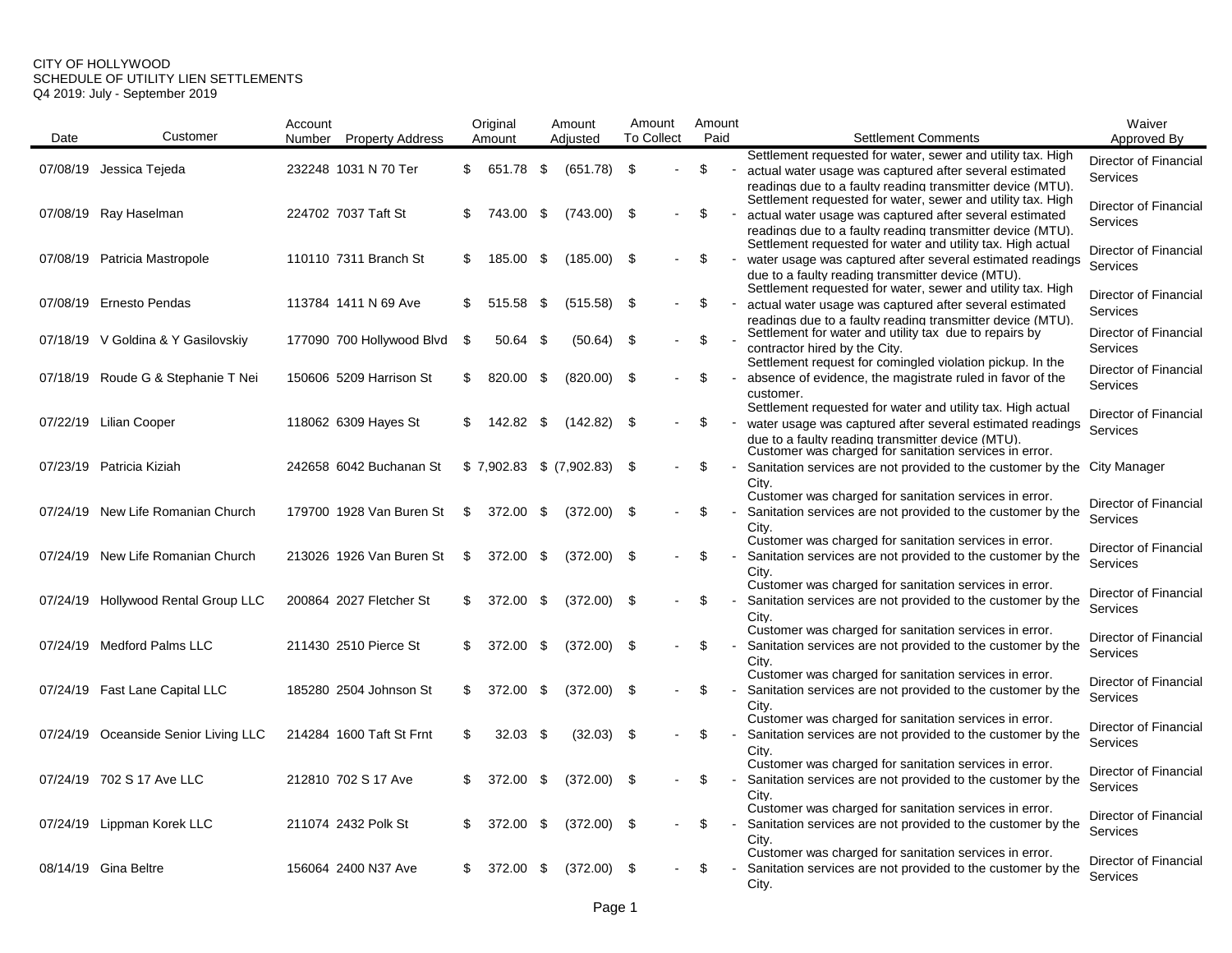#### CITY OF HOLLYWOOD SCHEDULE OF UTILITY LIEN SETTLEMENTS Q4 2019: July - September 2019

|          |                                                      | Account |                               | Original |             |      | Amount        | Amount            |        | Amount |  |                                                                                                                                                                                                                 | Waiver                                   |
|----------|------------------------------------------------------|---------|-------------------------------|----------|-------------|------|---------------|-------------------|--------|--------|--|-----------------------------------------------------------------------------------------------------------------------------------------------------------------------------------------------------------------|------------------------------------------|
| Date     | Customer                                             | Number  | <b>Property Address</b>       |          | Amount      |      | Adiusted      | <b>To Collect</b> |        | Paid   |  | <b>Settlement Comments</b>                                                                                                                                                                                      | Approved By                              |
|          | 08/14/19 Sidney Shapiro                              | 226954  | 3501 Keyser Ave,              |          | 372.00      | -\$  | (372.00)      | \$                |        | \$     |  | Customer was charged for sanitation services in error.<br>Sanitation services are not provided to the customer by the<br>Citv.                                                                                  | Director of Financial<br>Services        |
|          | 08/14/19 Elizabeth Cameron                           |         | 222976 2461 N 37 Ave          | S        | 191.17      | \$   | $(191.17)$ \$ |                   |        | \$     |  | Customer was charged for sanitation services in error.<br>Sanitation services are not provided to the customer by the<br>City.                                                                                  | Director of Financial<br>Services        |
|          | 08/14/19 Rebecca A Katz                              | 226966  | 3501 Keyser Ave,              | \$       | 372.00      | \$   | (372.00)      | -\$               |        | \$     |  | Customer was charged for sanitation services in error.<br>Sanitation services are not provided to the customer by the<br>City.                                                                                  | Director of Financial<br>Services        |
|          | 08/19/19 Nick Tranchina                              |         | 215982 724 Hollywood Blvd     | \$       | 78.62       | - \$ | (78.62)       | \$                | $\sim$ | \$     |  | Settlement for water, sewer and utility tax due to repairs by<br>contractor hired by the City.                                                                                                                  | Director of Financial<br>Services        |
|          | 08/19/19 1410 Euclid Avenue, Inc.                    |         | 121544 5920 Johnson St        | \$.      | 28.31       | -\$  | (28.31)       | -\$               |        | \$     |  | Settlement for water and utility tax due to repairs by<br>contractor hired by the City.                                                                                                                         | Director of Financial<br>Services        |
| 08/19/19 | Jeremy Rowan                                         |         | 181192 1612 Garfield St       | \$       | 178.42      | -\$  | (178.42)      | -\$               |        | \$     |  | Settlement for water, sewer and utility tax due to increase in<br>consumption coincides with the repairs by contractor hired<br>by the City.                                                                    | Director of Financial<br>Services        |
| 08/28/19 | Piper Preferred Enterprises, Inc 213284 116 S 20 Ave |         |                               | S        | 340.78      | -\$  | $(340.78)$ \$ |                   |        | \$     |  | Settlement for water, sewer and utility tax due to increase in Director of Financial<br>consumption coincides with the repairs by City employees.                                                               | Services                                 |
|          | 08/28/19 Fountain Court Trust                        |         | 176822 817 Tyler St           |          | 253.26      | \$   | (253.26)      | -\$               |        | \$     |  | Settlement requested for water and utility tax. High actual<br>water usage was captured after several estimated readings<br>due to a faulty reading transmitter device (MTU).                                   | Director of Financial<br>Services        |
|          | 08/28/19 Robert L Goldstein                          |         | 176456 932 Harrison St        | S.       | 614.49      | \$   | (614.49)      | -\$               |        | \$     |  | Settlement for water, sewer and utility tax due to increase in<br>consumption coincides with the repairs by contractor hired<br>by the City.                                                                    | Director of Financial<br>Services        |
| 08/28/19 | <b>BHNV Investments LLC</b>                          |         | 218062 2227 Charleston St     | S        | 237.30      | \$   | $(237.30)$ \$ |                   |        | \$     |  | Settlement requested for water, sewer and utility tax. High<br>actual water usage was captured after several estimated                                                                                          | <b>Director of Financial</b><br>Services |
|          | 09/16/19 Suzanne Gunzburger                          |         | 215912 803 N Southlake Dr     | S        | 686.58      | -S   | (686.58)      | -\$               |        | \$     |  | readings due to a faulty reading transmitter device (MTU).<br>Settlement for water and utility tax due to repairs by<br>contractor hired by the City.<br>Customer was charged for sanitation services in error. | Director of Financial<br>Services        |
| 09/19/19 | Juan D Zapata                                        |         | 130574 5615 Dawson St         |          | 372.00      | \$   | $(372.00)$ \$ |                   |        | \$     |  | Sanitation services are not provided to the customer by the<br>City. Settlement of sanitation charges.                                                                                                          | Director of Financial<br>Services        |
| 09/19/19 | Property Mgmt of Hollywood.<br>Inc                   | 211038  | 2721 Hollywood<br><b>Blvd</b> |          | 372.00      | \$   | (372.00)      | -\$               |        | \$     |  | Customer was charged for sanitation services in error.<br>Sanitation services are not provided to the customer by the<br>City.                                                                                  | Director of Financial<br>Services        |
| 09/19/19 | Conchita Warner                                      |         | 221820 5931 Garfield St       | S.       | 517.06      | \$   | (517.06)      | \$                |        | \$     |  | Settlement requested for water, sewer and utility tax. High<br>actual water usage was captured after several estimated<br>readings due to a faulty reading transmitter device (MTU).                            | Director of Financial<br>Services        |
|          |                                                      |         | <b>TOTAL</b>                  |          | \$18,633.67 |      | \$(18,633.67) | \$                |        | \$     |  |                                                                                                                                                                                                                 |                                          |